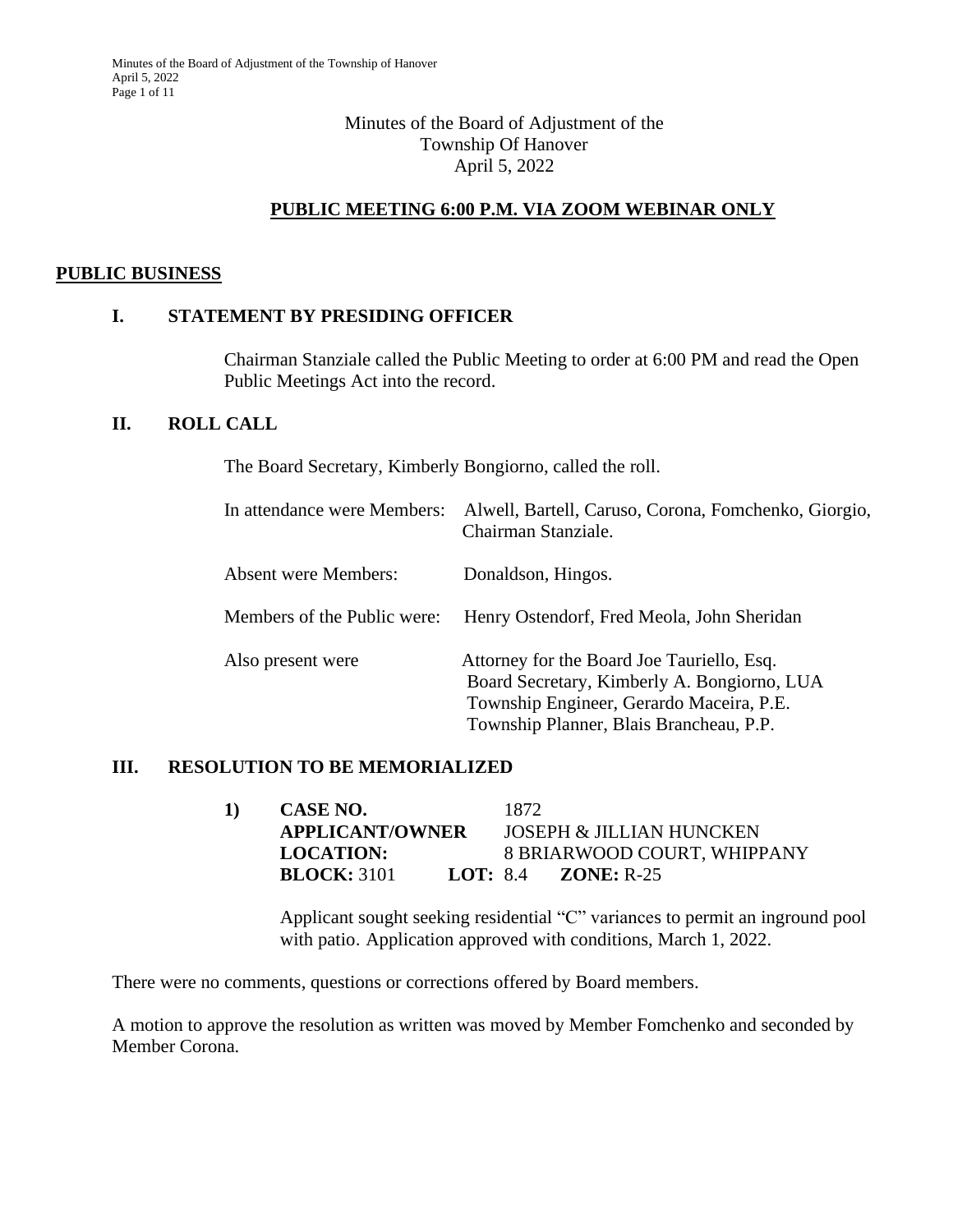Members Corona, Caruso, Fomchenko, Giorgio, Alwell, and Chairman Stanziale voted in favor of approving the resolution as written.

## **IV. MINUTES MARCH 1, 2022**

There were no comments, questions or corrections offered by Board members.

A motion to approve the Minutes as written from March 1, 2022, was moved by Member Fomchenko, and seconded by Member Bartell.

In voice all present voted in favor of approving the Minutes as written from March 1, 2022.

#### **V. PUBLIC HEARINGS**

**1) CASE NO.** 1871 **APPLICANT/OWNER** MICHAEL STORNIOLO **LOCATION:** 96 MOUNTAIN AVE., CEDAR KNOLLS **BLOCK:** 908 **LOT:** 9 **ZONE:** R-10

Applicant is seeking residential "C" variances to permit a proposed second story addition with a covered porch to an existing single-family dwelling, located at the above-mentioned premises.

Documents for this application can be viewed at the following link:

**<https://drive.google.com/drive/folders/1v1La-Lyj0oCfCn847qMYxrlDTblAMjHW?usp=sharing>**

#### *Board decision due by: JUNE 2, 2022*

Attorney for the Board, Joe Tauriello, Esq., sworn in the Applicant – Michael Storniolo and the Applicant's Architect – Jeff McEntee.

#### **Applicant – Michael Storniolo**

- 96 Mountain Avenue, Cedar Knolls.
- Gave his reasons for the proposed improvements.

#### **Applicant's Architect – Jeff McEntee**

- Went over his professional and educational background.
- His license is current and in good standing.
- Accepted by the Board.
- Gave a brief background of the property and what is surrounding the property.
- Went over the proposed improvements, setbacks, variances side yard setbacks, variances.
- Went over the Township Planner's report dated February 25, 2022, report.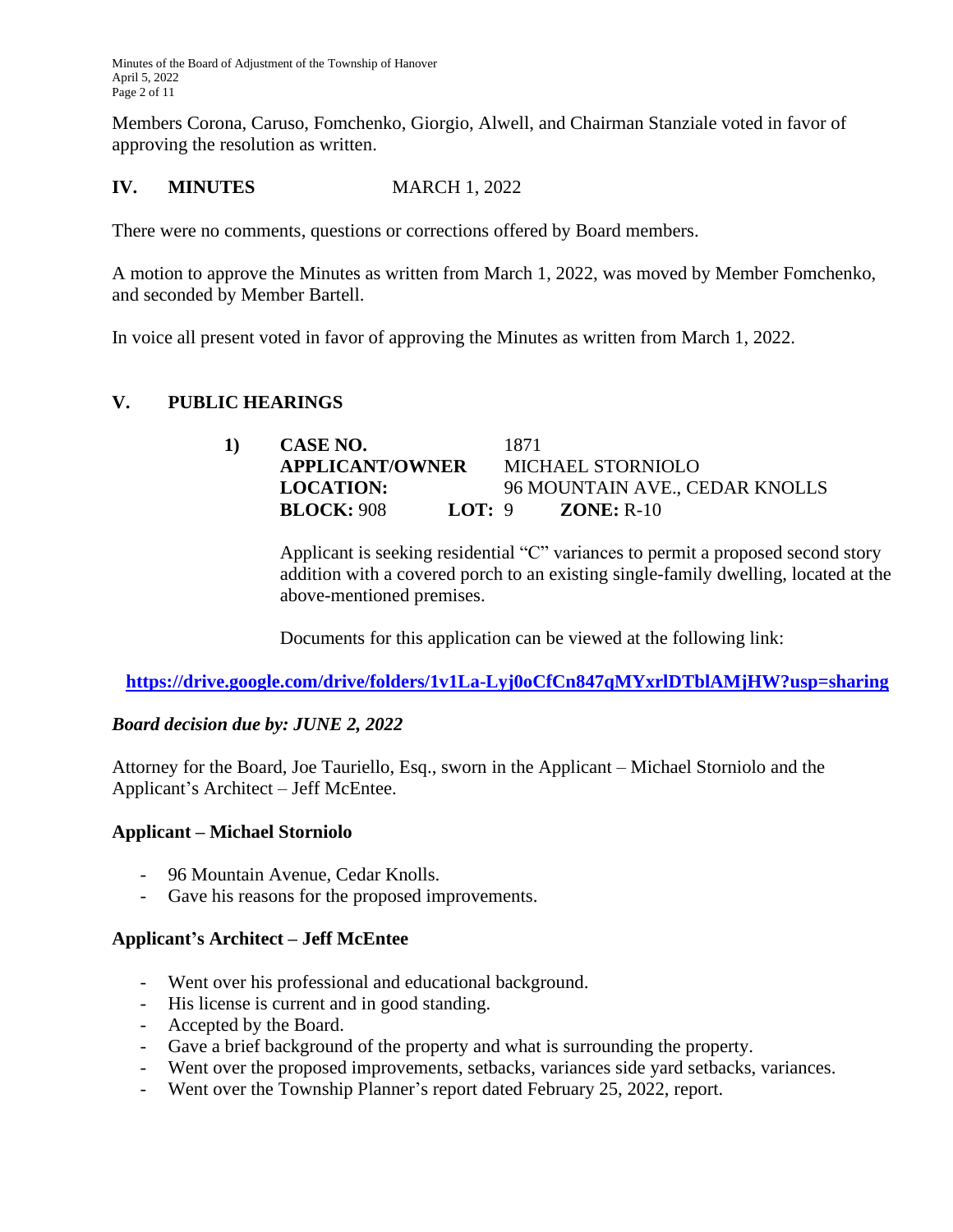- The report points out an additional variance due to maximum height setback ratio and further explained it.
- Went over the Township Engineer's report dated February 28, 2022, report.
- The township engineer is stating that a grading permit is requested from the engineer's department prior to the issuance of a building permit and for the installation of dry wells to account for the increase of the impervious coverage for which I am requesting additional clarification.
- Went over the proposed improvements and its dimensions.
- Addressed Member Fomchenko's question regarding the applicant has decided to go with the new regulations or the old regulations.
- Addressed Chairman Stanziale's question regarding the square footage of the home.
- Addressed Chairman Stanziale's question regarding how the proposed square footage of the house compares to the house next door and if either home to the left or right are two stories.
- Addressed Member Fomchenko's question regarding his letter stating referring to a detach garage is an error.

### **Township Engineer, Gerardo Maceira. P.E.**

- Made the clarifications requested by Mr. McEntee.

#### **Applicant's Architect – Jeff McEntee**

- Went over the variances they are seeking relief from.
- Gave his reasons to believe that the proposed improvements will not have a negative impact, nor it will be a detriment.

#### **Applicant – Michael Storniolo**

- Addressed Chairman Stanziale's question regarding other houses on the street that have been expanded with a second floor.

### **Applicant's Architect – Jeff McEntee**

- Addressed Member Fomchenko's question regarding the stones encroaching.
- Addressed Chairman Stanziale's question regarding Mr. Brancheau's second recommendation.

The Township Engineer, Gerardo Maceira, P.E., and the Township Planner Blais Brancheau were sworn in by the Attorney for the Board Joe Tauriello, Esq.

#### **Township Planner Blais Brancheau**

- We are looking at four violations of the ordinance, the front yard setback, the side yard setback, height in relationship to the setback and the patio setback.
- I would recommend working with the new set of regulations because they are the ones that are currently in effect, they are also more favorable to the applicant, which is what I will work with as far as my testimony goes.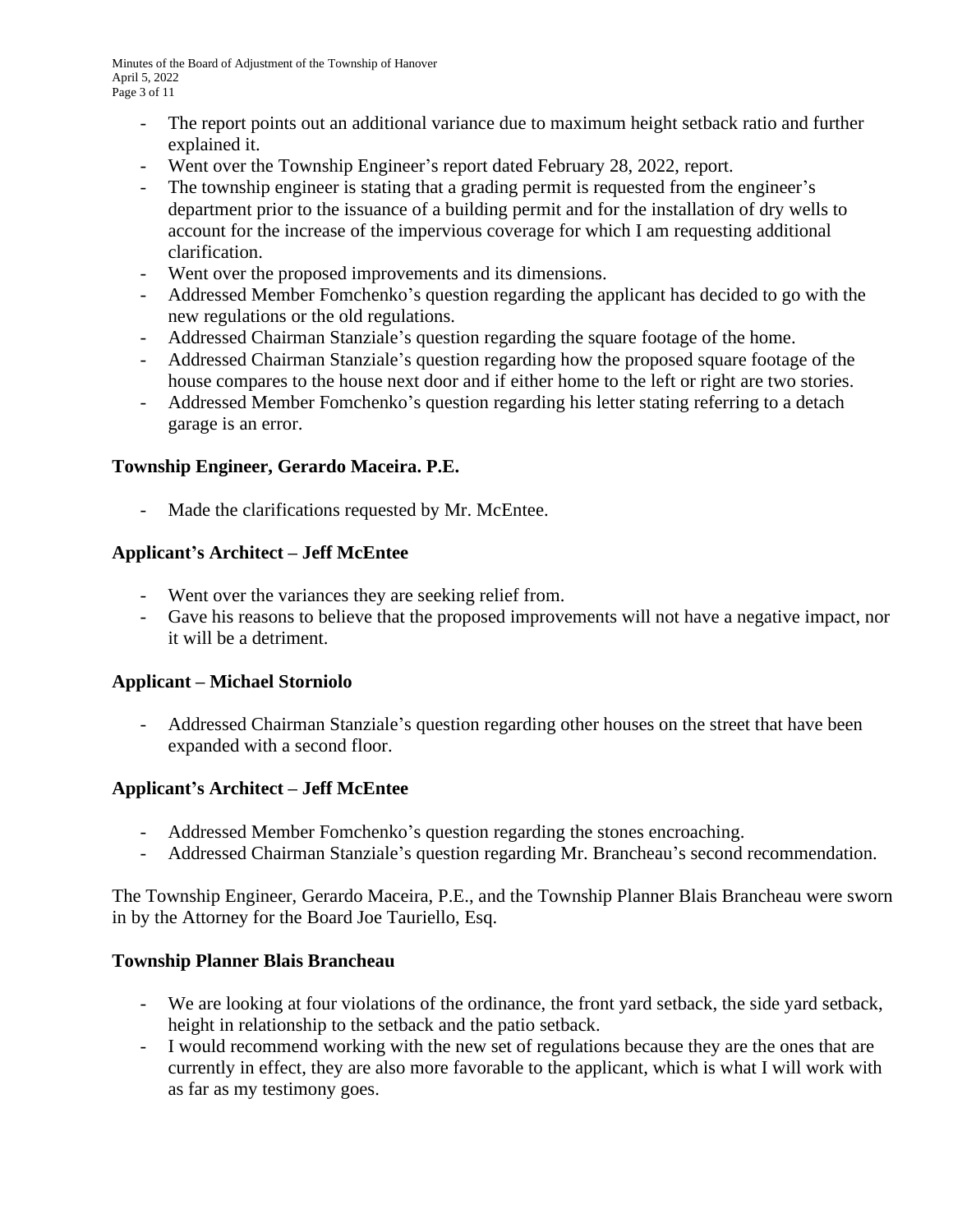Minutes of the Board of Adjustment of the Township of Hanover April 5, 2022 Page 4 of 11

- Went over the violations and explained what a type "C1" variance and the type "C2" variance, he also explained the intent of the setback regulations and the height regulations.
- I noted in my report that the house is small for a modern home, the applicant is requesting a reasonable size home.

#### **Applicant – Michael Storniolo**

- We added the patio after we purchased the property.
- The patio is 10 ft. by 15 ft.

Open to the Public for comments and or questions

#### **Henry Ostendorf**

- Good evening, my mother owns the house directly to the right form Mike's property, I will be representing her and her interests.
- The plan as it is, it is fine to us, the height increase does not bother her, does not bother the family, they are planning to keep it small.
- Regarding the setback, having it so close to the street, I think it is a benefit when there is a school located so close by, anyone who is at the porch certainly has a great view of what is going on the street or other homes, when you are set back you do not really know who is watching so I have no problems with any kind of variance to a setback for Mike's construction.

Closed to the Public

#### **Member Fomchenko**

My house was built in 1939 so I can absolutely relate to the hardship in a house that was built so many years ago and this addition is going to benefit this family.

#### **Attorney for the Board, Joe Tauriello**

- The applicant has to comply and satisfy the conditions contained in the Township Planner's report dated February 25, 2022, and the conditions contained in the Township Engineer's report dated February 28, 2022.

A motion to approve the application with conditions was moved by Member Fomchenko and seconded by Member Alwell.

Members Corona, Caruso, Fomchenko, Giorgio, Bartell, Alwell, and Chairman Stanziale voted in favor of approving the application with conditions.

| 2) | CASE NO.               | 1842-R1                      |
|----|------------------------|------------------------------|
|    | <b>APPLICANT/OWNER</b> | 26 PARSIPPANY ROAD LLC       |
|    | <b>LOCATION:</b>       | 26 PARSIPPANY ROAD, WHIPPANY |
|    | <b>BLOCK: 4204</b>     | LOT: $1$ ZONE: BP-2          |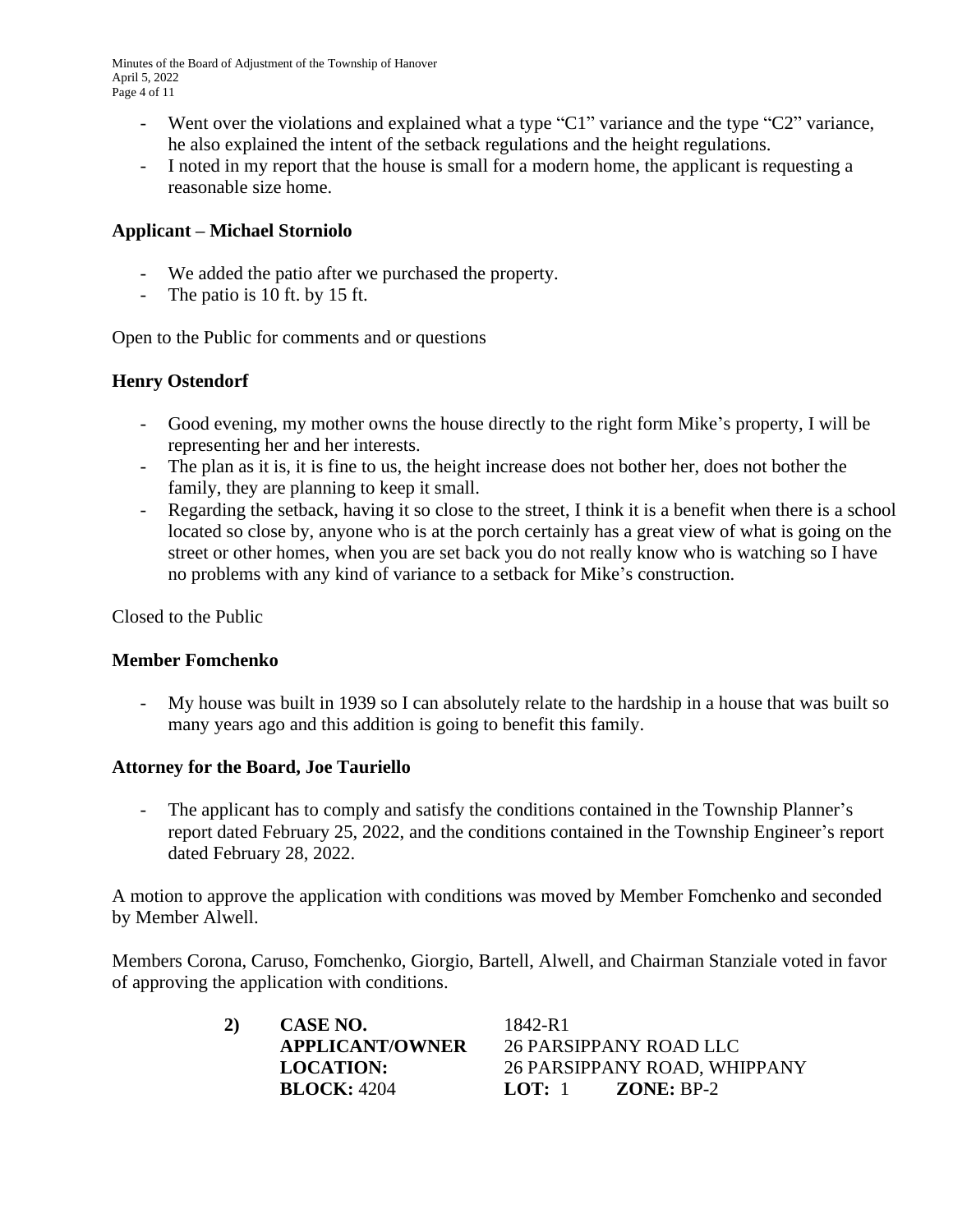Minutes of the Board of Adjustment of the Township of Hanover April 5, 2022 Page 5 of 11

> Applicant is seeking Amended Approval and "C" variance relief for minor revisions to its site plan that was approved October 17, 2019, and resolution memorialized on November 5, 2019. The applicant has made minor revisions to its site plans in order to provide for accessible garages to the townhouse buildings and minor modifications to the footprint of the clubhouse. In addition, there are minor adjustments to the drainage, grading, landscaping, and lighting in order to accommodate the aforementioned building adjustments. Further, several parking spaces adjacent to the clubhouse have been shifted to improve ADA accessibility to the apartment buildings.

Documents for this application can be viewed at the following link:

<https://tinyurl.com/26parsippanyrd>

# *Board decision due by: JULY 7, 2022*

### **Derek Orth – Attorney for the Applicant**

- Went over the prior approvals and gave a brief overview of this project.
- This project consists of nine buildings, a clubhouse, swimming pools, garages, interior parking, and related site improvements.
- The Township construction official determined that the applicant garages for the townhouse units had to be handicap accessible, to meet this requirement, the applicant had to revise its plans by enlarging the garages by approximately four feet.
- The applicant had to tweak its site plan and infringe upon a few previously approved setbacks by the board requiring of the applicant to return to this board to modify them.
- The applicant is seeking amended, preliminary, and final site plan approval with amended bulk variance relief and as you noted in your intro, we have some other minor site plan revisions.
- Introduced the witnesses for the evening, Eric Keller Civil Engineer & Planner for the Applicant, and Jeffrey Rawding – Project Architect.

Eric Keller – Civil Engineer & Planner for the Applicant, and Jeffrey Rawding – Project Architect were sworn in by the Attorney for the Board, Joe Tauriello.

### **Eric Keller – Civil Engineer & Planner for the Applicant**

- Gave a brief overview of his professional and educational background, had testified before this board, all his licenses are current and in good standing.
- Accepted by the Board.
- Reference sheet "4" of "20" titled "Site Preparation Plan" dated October 5, 2021, last revised January 31, 2022.
- Went over what is surrounding the site, then moved on the sheet "5" that shows the layout of the site and pointed out the modifications made.
- Reference Mr. Brancheau's report dated April 4, 2022, and Mr. Maceira's report dated April 4, 2022, and continued with his review.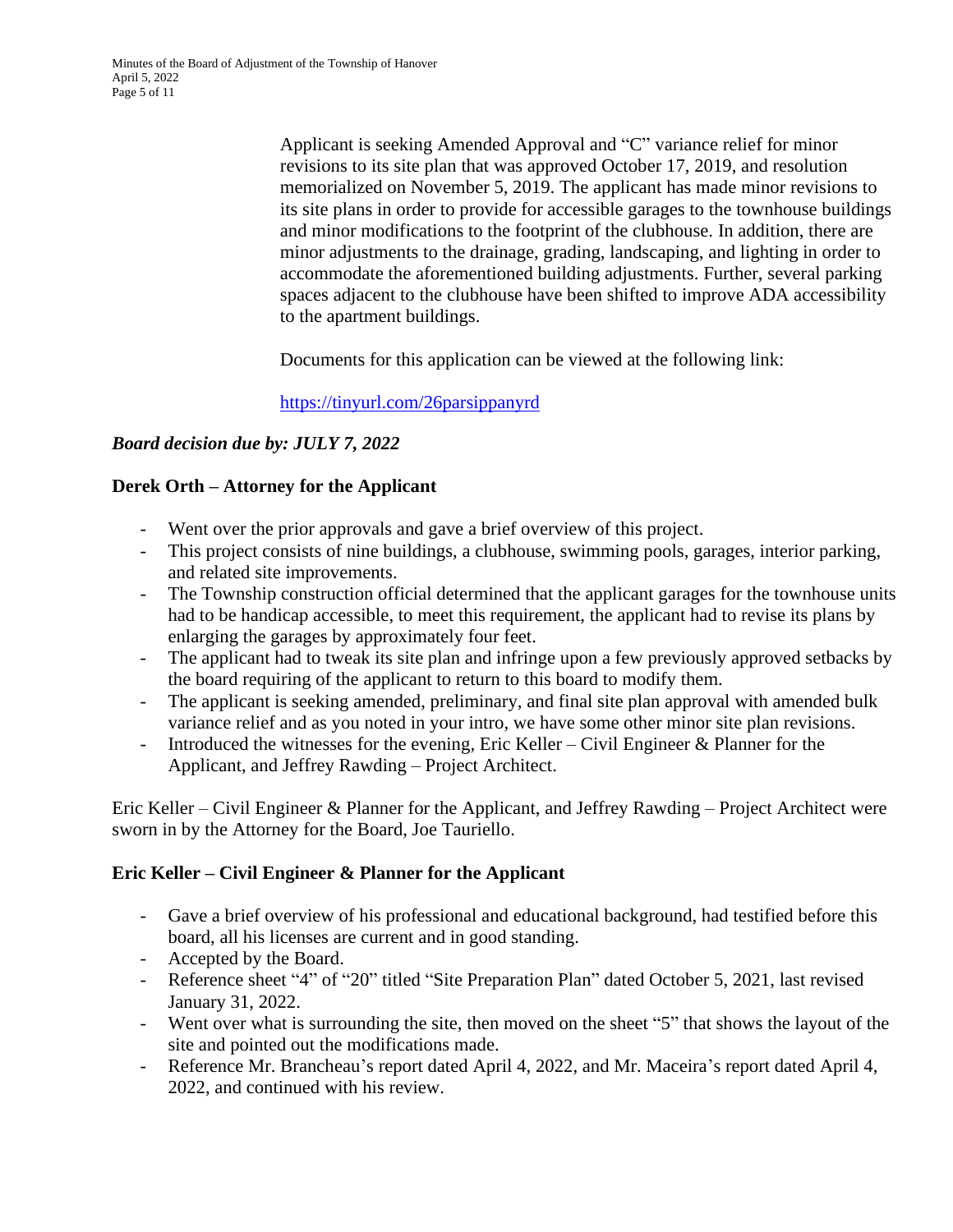### **Township Engineer, Gerardo Maceira, P.E**

- I wanted to clarify two items in my report that were recommendations, one related to the sidewalk around building "C," the reasons for recommending that was because anyone parked in that 13-bay parking space does not have a clear path to the front doors which face Parsippany Road.
- Providing a sidewalk I see as a convenience for them, it might impact the ability to fit that sidewalk around and further elaborated on it.
- Mr. Keller, do you think that you can provide that sidewalk without impacting the number of parking spaces?
- The other comment was related to the proposed grading at the future trail.

# **Eric Keller – Civil Engineer & Planner for the Applicant**

- I had an opportunity to speak with Mr. Brancheau earlier today, we have work with the township many times and I am sure we will come up with a solution to this.
- We will take care of it and referenced sheet "6".
- Addressed Chairman Stanziale's question regarding the other comments contained in Mr. Brancheau and Mr. Maceira's report and stated, "there is no issue Mr. Chairman in working those out."

# **Jeffrey Rawding – Project Architect**

- Gave a brief overview of his professional and educational background, has testified before many boards and all his licensing are in good standing and current.
- Accepted by the Board.
- Referenced drawing "A-101B" dated October 4, 2021, explaining all the proposed changes for the "ADA" garages, and addressed Chairman Stanziale's questions regarding the bump out for the "ADA" garages.
- Continued with his review.
- Addressed member Giorgio's question regarding ramp or other access for the person to access the unit from the "ADA" space and or unit.

### **Township Planner, Blais Brancheau**

- I wanted to confirm that the finished floor will not change the heights from what was reported.
- If the engineering plan is correct, it should not.

### **Jeffrey Rawding – Project Architect**

- I can confirm the fact that if the engineering plan is correct that will not change and further elaborated on it.

# **Eric Keller – Civil Engineer & Planner for the Applicant**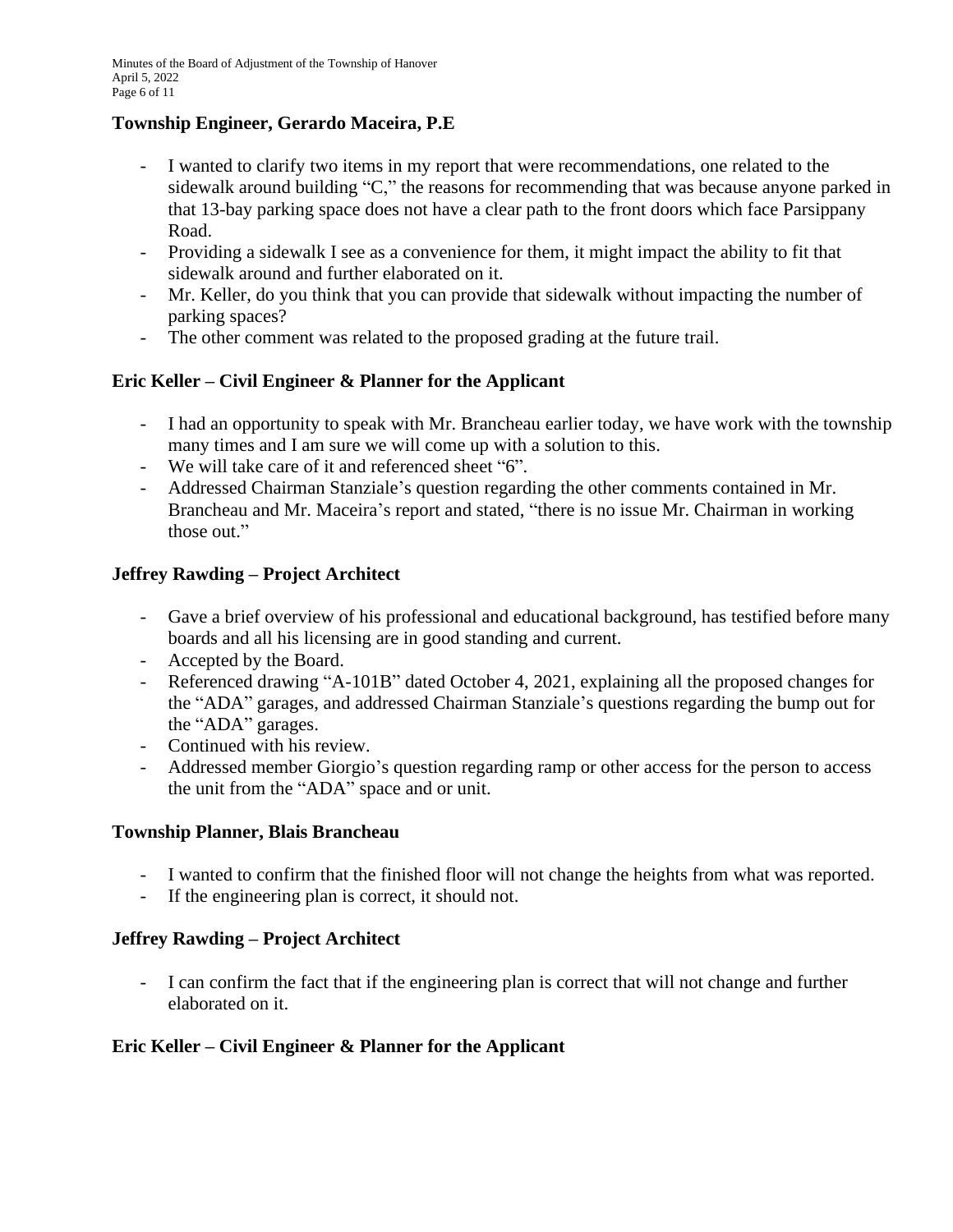- There was extensive testimony at the original hearing about the bulk variances that were required.
- The minor changes do not have any material impact on the visual environment, I would conclude that there is no adverse impact on the adjacent properties to this and that there is no substantial detriment to public good with these minor changes from the approved plan.

Open to the Public for questions and or comments

### **Fred Meola**

- Eric, if you remember when this project first came in, there was an issue of a drainage problem with the property adjacent because of a pipe that was put in high out of the ground, and you were supposed to resolve that, I do not see in the plans where it is being resolved unless I am missing it, I apologize.

### **Eric Keller – Civil Engineer & Planner for the Applicant**

- If you go to sheet "12" there is a note about resetting the grade by the river to eliminate ponding in that area.

# **Fred Meola**

- I know you are a good engineer Eric, if you look at that pipe it was sticking out of the ground at least 12 to 15 inches and then they mounted dirt over it.
- The ground on the other side it is still 12 to 18 inches lower, so lowering the grade unless you are going to cut the pipe in half and lower it to the middle of the pipe you are not going to get it by just adjusting the grade.
- You have to put some kind of structure to allow the water from the low side get into that pipe and out into the river the way it always run.
- Because there used to be a pipe going under the railroad to the river and further explained.
- This is not going to work I am going to tell you outright.
- I have had this discussion with Gerry also.

### **Eric Keller – Civil Engineer & Planner for the Applicant**

- The storm pipe was replaced as part of the "QuickChek" application.
- We have an as built survey from the "QuickChek" engineer, and it indicated that the inverts of this pipe are well below grade.

# **Fred Meola**

- Eric I am telling you, if you look at it you can go out there and see it. Gerry had asked me to give him a drawing, I gave him a concept sketch of what I think would work.
- Proceeded to explained what he thinks would work, my property has become a lake and I would like to see this thing addressed in the resolution somehow so that we do not have this problem again.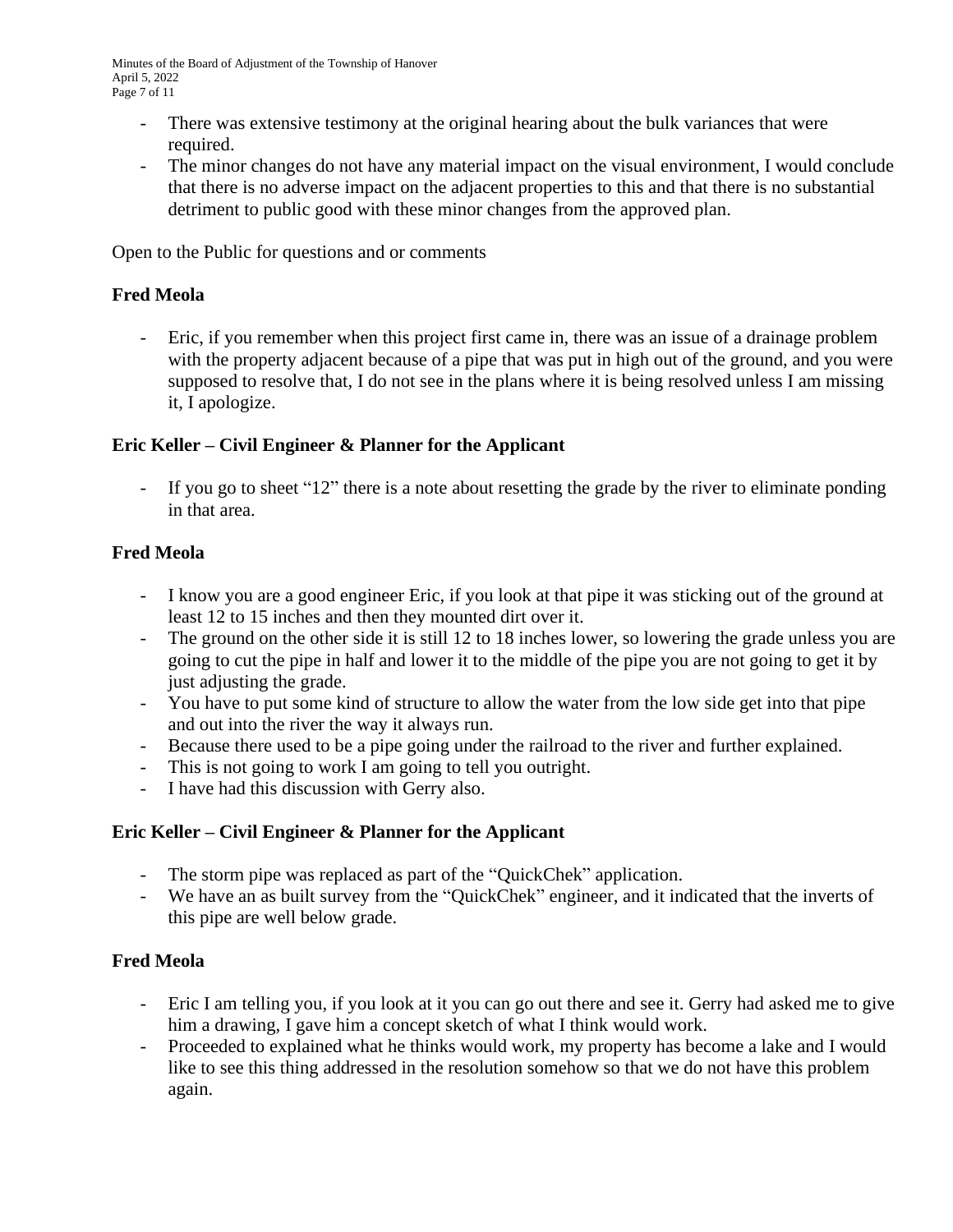Minutes of the Board of Adjustment of the Township of Hanover April 5, 2022 Page 8 of 11

- This is the second time I have had to come to a meeting to argue abut it and I do not like being a problem.
- I am an engineer also and I do no like to cause these issues, but I do not like being the owner of a lake.

## **Township Engineer, Gerardo Maceira, P.E.**

- I think what we are looking at is probably just adding a stub section of pipe, a kind of backflow preventor so that the river does not back flow back into this property, which is all that is required, and resetting the grade would also provide a benefit. I think we can all work for a solution.
- What I would recommend instead of the note saying, "reset grade," is modify the structure to eliminate the ponding, and I think we can work out the detail solutions as to what that modification would be and possibly that could be included in the site plan.
- I do not think it is a major issue there, the structure is there, it is just really providing a way that the water that is ponding on that property to be able to access and discharge into the river.

# **Eric Keller – Civil Engineer & Planner for the Applicant**

- I just want to caution everyone that I can not one hundred percent stipulate that we are going to eliminate the ponding, you know there is a wet land there, the topography on that area in certain locations is lower than the adjoining property, and you have the old railroad embankment there that somewhat blocks the flow of water into the river.
- What I will stipulate to is that we will work with the township to come up with the best solution that we can to eliminate or to reduce this issue and further elaborated on it.

### **Fred Meola**

- This issue started when "QuickChek" came in and I brought it up at that meeting and further explained it.
- I just want to have it resolved, I have lived with this problem for six years and I have had trees died back there.
- Mr. Keller is correct; it was designated as a wetland.
- It is not wetlands anymore, we can call it lake Meola, it is constantly under water.

### **Chairman Stanziale**

- Does the "DEP" have a problem with touching the wetlands area that is too wet? Or is that acceptable? Does anybody know that answer?

### **Eric Keller – Civil Engineer & Planner for the Applicant**

- It is not within the wetlands itself and depending on where that activity is, without knowing what sketches Mr. Meola prepared I cannot answer that.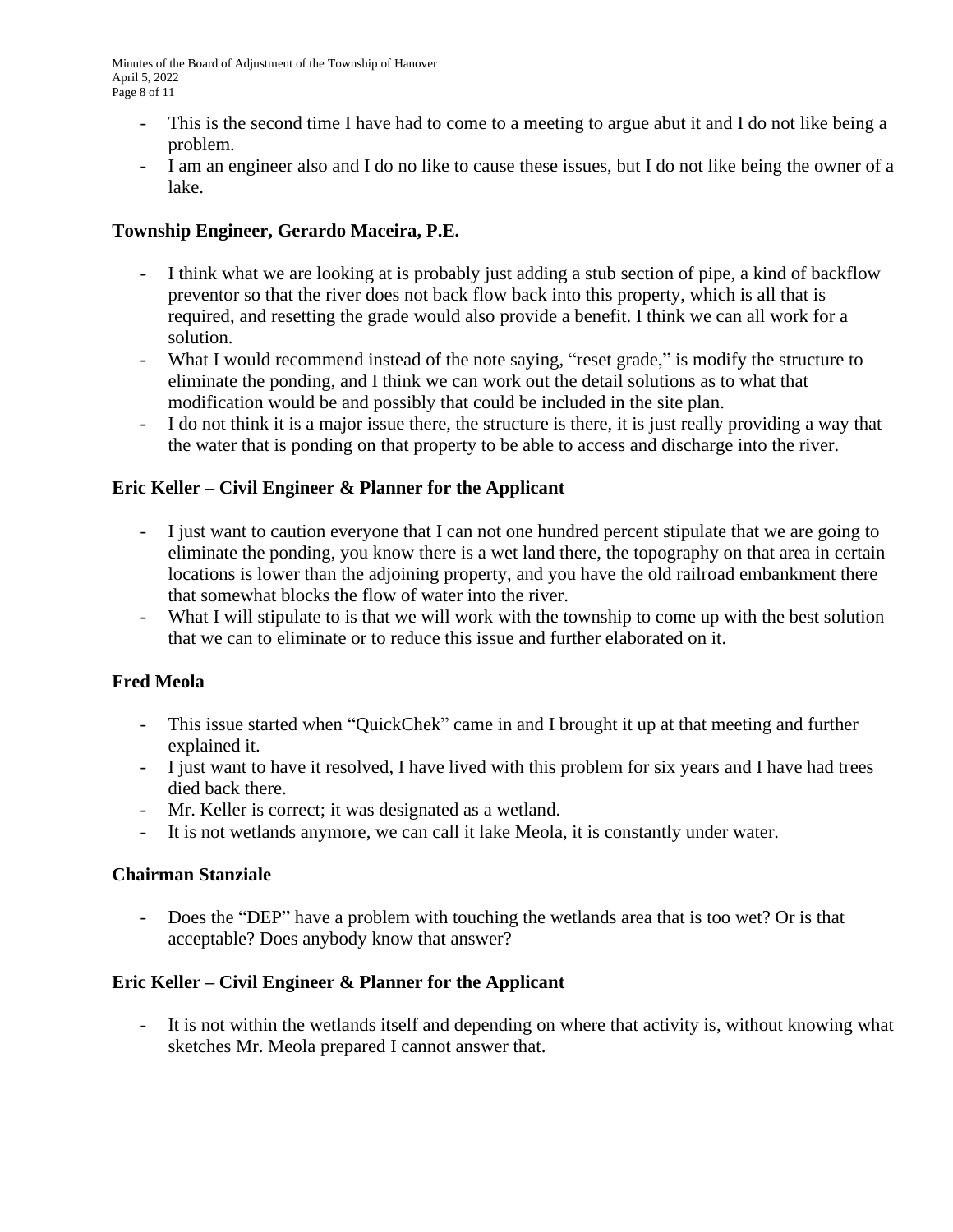Minutes of the Board of Adjustment of the Township of Hanover April 5, 2022 Page 9 of 11

- We have all our permits, and it was not our intent to go back and get any permits associated with this and I am going to stop there because anything else becomes a legal matter and I am only an engineer.

# **Derek Orth – Attorney for the Applicant**

Mr. Chairman the applicant is not willing to go and seek outside agency permits for these improvements that we are talking about but if it can be accomplished as Mr. Maceira or Mr. Keller suggested with what seemed to be minor modifications as discussed, the applicant is willing to stipulate to do that.

# **Fred Meola**

This was exactly why the board made the original approval based on this getting straighten out if you had talked to me and if we had straighten it out we would not have to go back for permits so you put yourself under this position and now you are trying to say well we cannot do it anymore because we are not going to go back for more permits, this is what we have been hearing for six years on this project.

#### **Chairman Stanziale**

We need a resolution that is going to cure this problem regardless since it has now become a mosquito problem and what ever other issues that is going to cause, unless somebody can show that it was caused previously it sounds like Fred is telling us that "QuickChek" started this on your property so let us get is fixed.

### **John Sheridan**

- I have a public safety issue that I want to discuss, my concern would be that north side of Parsippany Road which would be the applicant's frontage.
- I would request that the applicant create a sidewalk or a safety zone between the "QuickChek" and the radius where it leads down to the Whippany River. I appreciate that it would be exceedingly difficult to put a concrete sidewalk there but what I am requesting is a stripe out safety zone representing the sidewalk.
- I asked this in a content that of approximately a mile and a half form the applicant's property is the Memorial Junior School and further explained.
- I would like the road stripe out in a definition of a pathway so that the children would be in the confines of that area, and it would signal the drivers to slow down that there is pedestrian traffic.
- I am looking for it to be temporary during construction time and I think that there would be a permanent sidewalk put on Parsippany Road on the frontage.

### **Eric Keller – Civil Engineer & Planner for the Applicant**

- Parsippany Road is a county road; they are not going to look favorable upon something that encourages "pedestrian within the shoulder of the roadway" but as you indicated there is a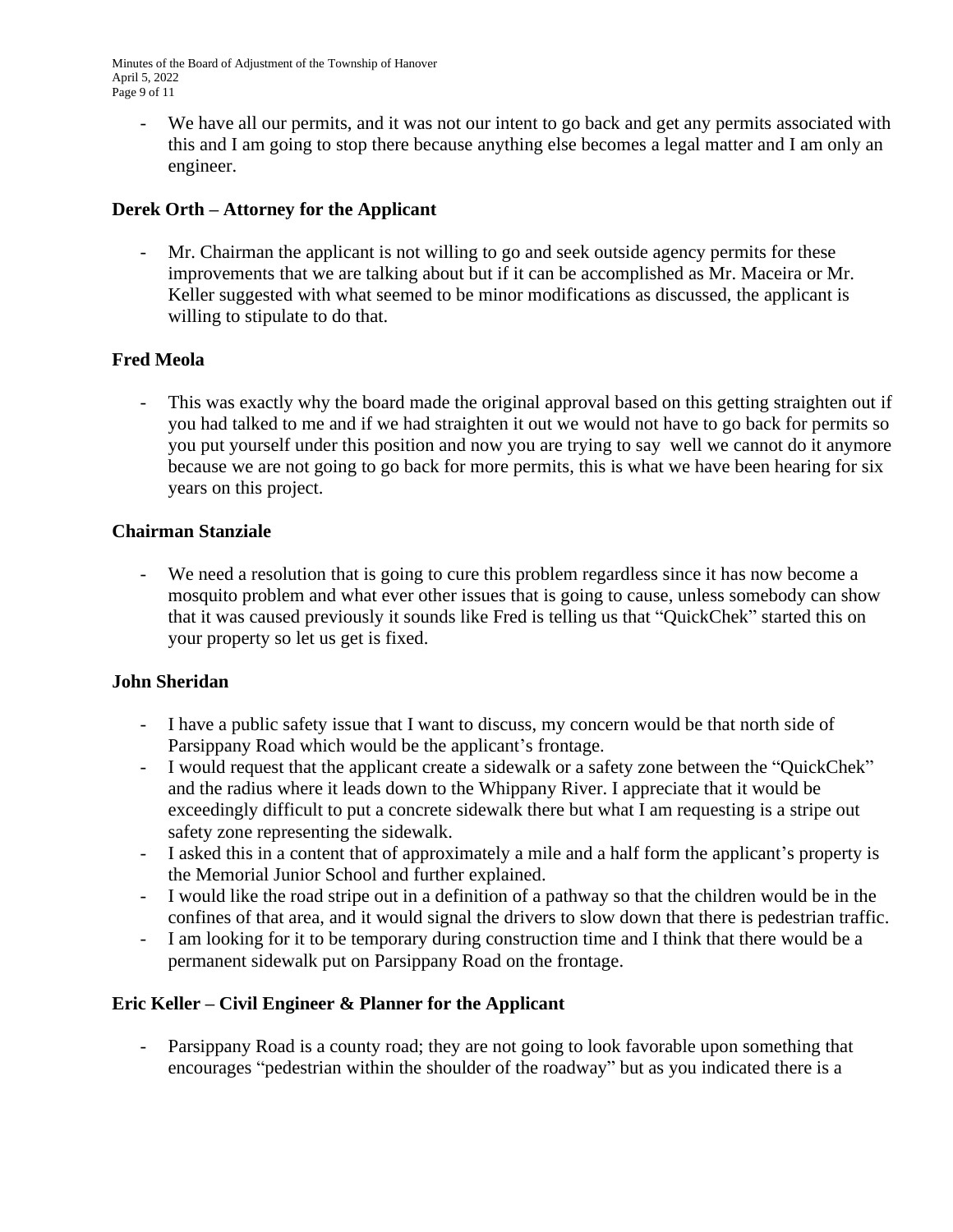sidewalk on the other side of the road and it goes up to Whippany Road, they can walk up and cross at the signalized intersection.

- The county requirement for our project is that we have to provide a sidewalk from the bridge of Whippany River, across our entire side frontage until we get to that first single-family home.
- As a professional engineer I am extremely uncomfortable to inviting someone to be there, and further explained.
- I understand Mr. Meola and Mr. Sheridan but when we removed the pavement within our property to build our project it was not a designated sidewalk area, again there is a sidewalk on the other side of the street.
- We did not remove any pedestrian area.
- We have to be careful as to what the message of the sign is.

# **Attorney for the Board, Joe Tauriello, Esq.**

- I think from a Township standpoint for liability that is the proper way to go, the township is exposed otherwise.

### **Chairman Stanziale**

- I have a suggestion for Mr. Sheridan, as to the sidewalk continuing to QuickChek, my suggestion is that you try to work with the county to try and get them to build the remaining part of the sidewalk if possible.

### **John Sheridan**

- I thank you for your time, I was hoping for a more successful outcome**.**

# **Fred Meola**

- I was going to suggest, the sign should probably go up at the intersection of Mount Pleasant Avenue and Parsippany Road where the signal is, because that is the safest place to cross the kids not by the bridge.

### **After hearing none, after seeing none**

### **Closed to the Public**

A motion to approve the application with conditions was moved by Member Bartell and seconded by Member Fomchenko.

Member Corona, Caruso, Fomchenko, Giorgio, Bartell, Alwell, and Chairman Stanziale voted in favor of approving this application with conditions.

### **VI. OTHER BUSINESS:**

### **Board Secretary, Kimbely A. Bongiorno, LUA**